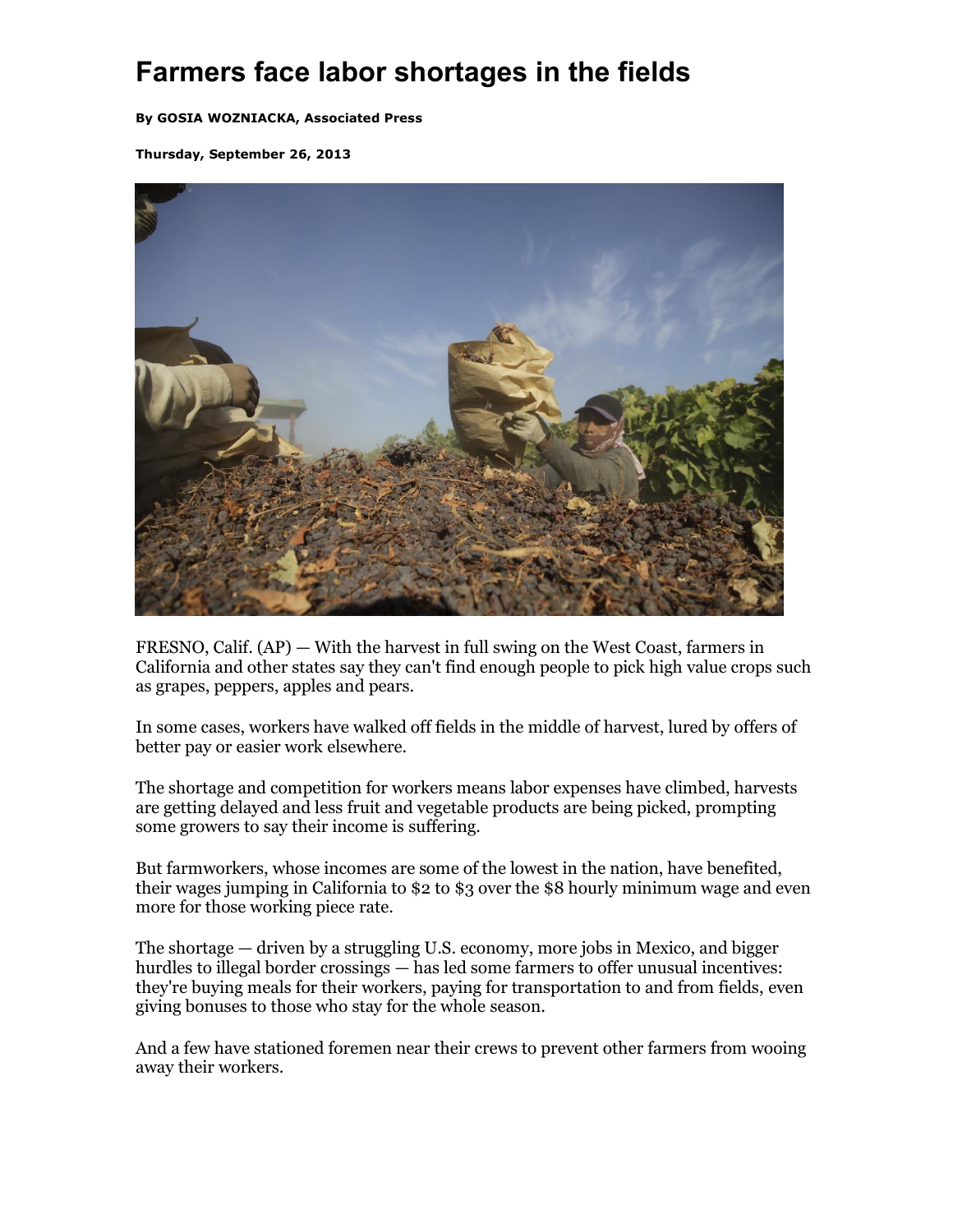"In the past, we were overrun with farmworkers. But not anymore," said labor contractor [Jesus Mateo,](http://www.sfgate.com/?controllerName=search&action=search&channel=news%2Fus&search=1&inlineLink=1&query=%22Jesus+Mateo%22) whose crews saw a 20 percent pay increase. "Employers have to do something to attract them. The fastest workers can now earn more than \$1,000 per week."

A [California Farm Bureau Federation](http://www.sfgate.com/?controllerName=search&action=search&channel=news%2Fus&search=1&inlineLink=1&query=%22California+Farm+Bureau+Federation%22) member survey being conducted this year thus far has found about half of farmers are experiencing shortages, said bureau manager [Rayne](http://www.sfgate.com/?controllerName=search&action=search&channel=news%2Fus&search=1&inlineLink=1&query=%22Rayne+Pegg%22)  [Pegg.](http://www.sfgate.com/?controllerName=search&action=search&channel=news%2Fus&search=1&inlineLink=1&query=%22Rayne+Pegg%22) Many of the growers say their workforce has decreased by up to one-third.

In some cases, farmers are being paid below market prices, because their produce is past its prime, having stayed on the branch or vine for too long. Hardest hit are small farmers, who can't afford to pay more for labor, Pegg said.

Experts say the shortage is not expected to affect prices for consumers.

Farmers say immigration reform, which would legalize their current workforce and create a guest worker program to legally bring farmworkers from other countries, could solve the labor shortage problem. Immigration reform, however, has stalled in Congress.

Farmers in other states are also facing shortages. In Washington, apple growers are having a hard time finding enough workers in time for peak harvest in October. And in Oregon, pear growers — whose crop is very big this year — are facing the same problem.

"They are really struggling to get that crop off the trees," said [Barry Bushue,](http://www.sfgate.com/?controllerName=search&action=search&channel=news%2Fus&search=1&inlineLink=1&query=%22Barry+Bushue%22) president of the [Oregon Farm Bureau.](http://www.sfgate.com/?controllerName=search&action=search&channel=news%2Fus&search=1&inlineLink=1&query=%22Oregon+Farm+Bureau%22) "These growers have decades of investment into plant stock, they can't just transition overnight to be less labor-intensive."

For years, farmers throughout the U.S. had access to an abundant, cheap, mostly unauthorized labor force streaming in from Mexico. Workers say they often had to beg growers for even a few hours of work and their wages were low.

As the U.S. plunged into a recession and Mexico's economy improved, some seasonal migrant workers chose to remain home.

Increased border security and drug cartel violence made crossings more dangerous and expensive, deterring workers. A sharp drop in Mexico's fertility rate further decreased the number of young men crossing into the U.S. to work in the fields.

The trend appears long-lasting, spelling trouble for farmers, according to a new report by the nonpartisan [Pew Hispanic Center.](http://www.sfgate.com/?controllerName=search&action=search&channel=news%2Fus&search=1&inlineLink=1&query=%22Pew+Hispanic+Center%22) While the recession is over, the report finds, mass migration from Mexico has not resumed.

"This year, it has become even more challenging to find agricultural employees, and it's going to get worse in the next few years," said [Noe Cisneros](http://www.sfgate.com/?controllerName=search&action=search&channel=news%2Fus&search=1&inlineLink=1&query=%22Noe+Cisneros%22) Jr. of Freedom AG, a Kern County labor contractor who manages a crew of up to 300 workers.

On a recent September morning in an endless stretch of San Joaquin Valley vineyards, workers lifted paper trays filled with raisins and heaped them onto a trailer — the final step in an exceptionally profitable raisin harvest for the workers.

With farmworkers in such high demand, many said they shun remote locations and choose fields closer to home; they pick crops that pay better; they also prefer lighter work instead of tougher jobs that require being bent over all day. More women are also in the fields.